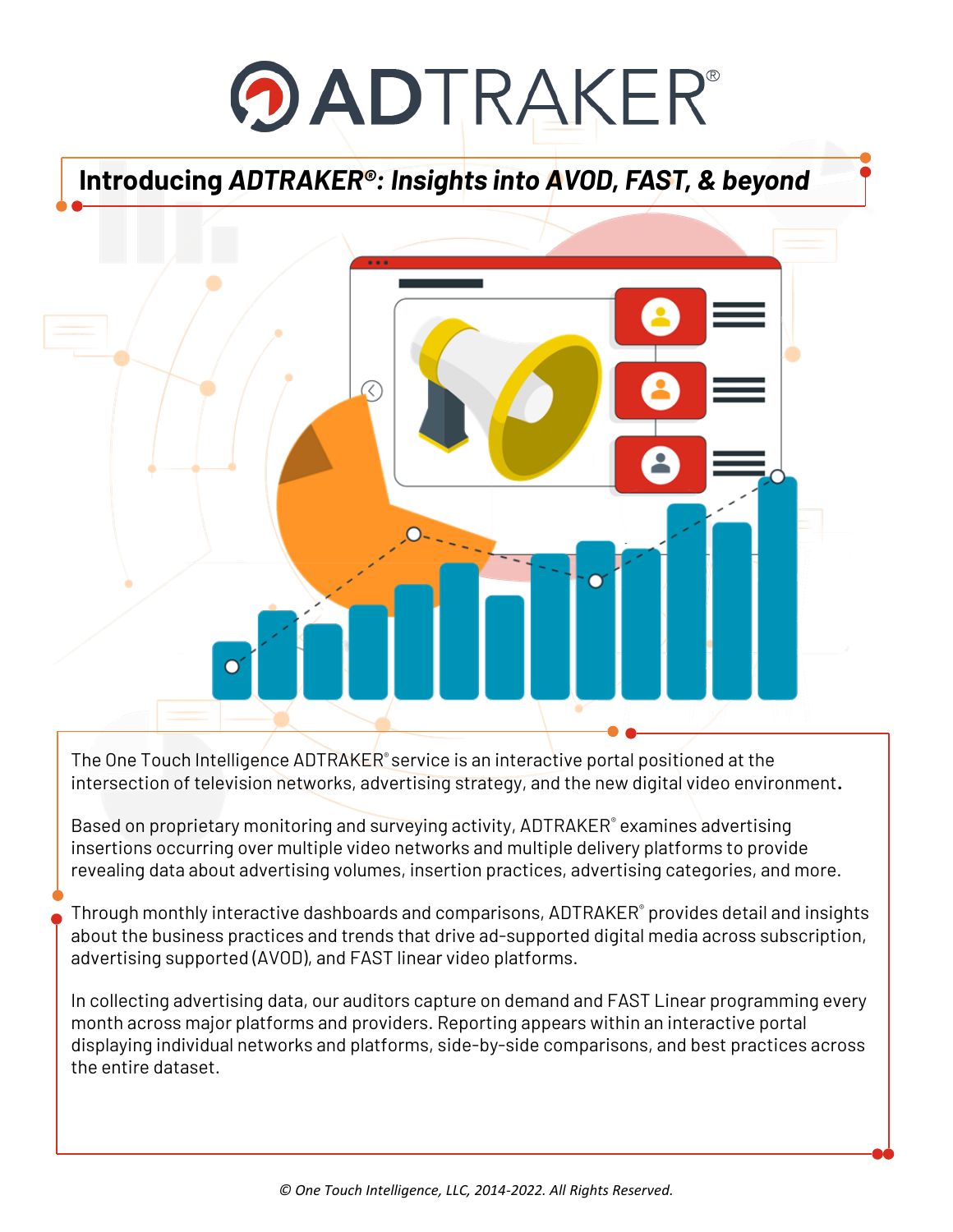# **We're digging deep into ad-supported streaming.**

Our data set revolves around ongoing collection of ad-supported video from leading providers: For AVOD, we collect data on six TV shows (three scripted, three unscripted) and three movies across seven advertising-supported video providers, auditing on their online websites. Where available, an original TV show and movie are audited each month, as is network or production studio data. For FASTlive channels, we track five major providers, logging five-hour blocks across six genrespecific FAST channels for each provider, for 150 manual hours of auditing per month.



#### **For current, comprehensive intelligence into the fast-growing world of streaming video advertising, ADTRAKER® tells you what you need to know:**

#### • **Industry Practices**

Discover how leading providers are organizing ad breaks, governing message duplication, limiting hourly advertising loads, injecting interactive advertising formats, and more.

#### • **Break Architecture**

Display of ad break structure including: pre-roll, mid-roll, and more, and how break patterns influence the viewer experience across multiple AVOD services. Audits of FAST services to determine ad minutes per hour, ad repetition, average ad length, and more.

#### • **Trends over Time**

See the progression/variation of ad loads, insertion patterns, top national ad brand presence and more with at-your-fingertips historical progressions dating from 2015 to now.

#### • **Who's Advertising?**

Monitor top advertisers, identify what brands are spending on FAST channels and AVOD services, and keep tabs on budgets for prospecting and sales development goals.

#### • **Comparison Charts**

Access at-a-glance visualizations of where your service stacks up in relation to peers across any metric you want, from advertising durations to platform variations to total ad insertions.

#### • **Insights**

Read original analysis from category experts that synthesizes what's happening in the marketplace with ADTRAKER® data to attain a comprehensive picture about the medium.